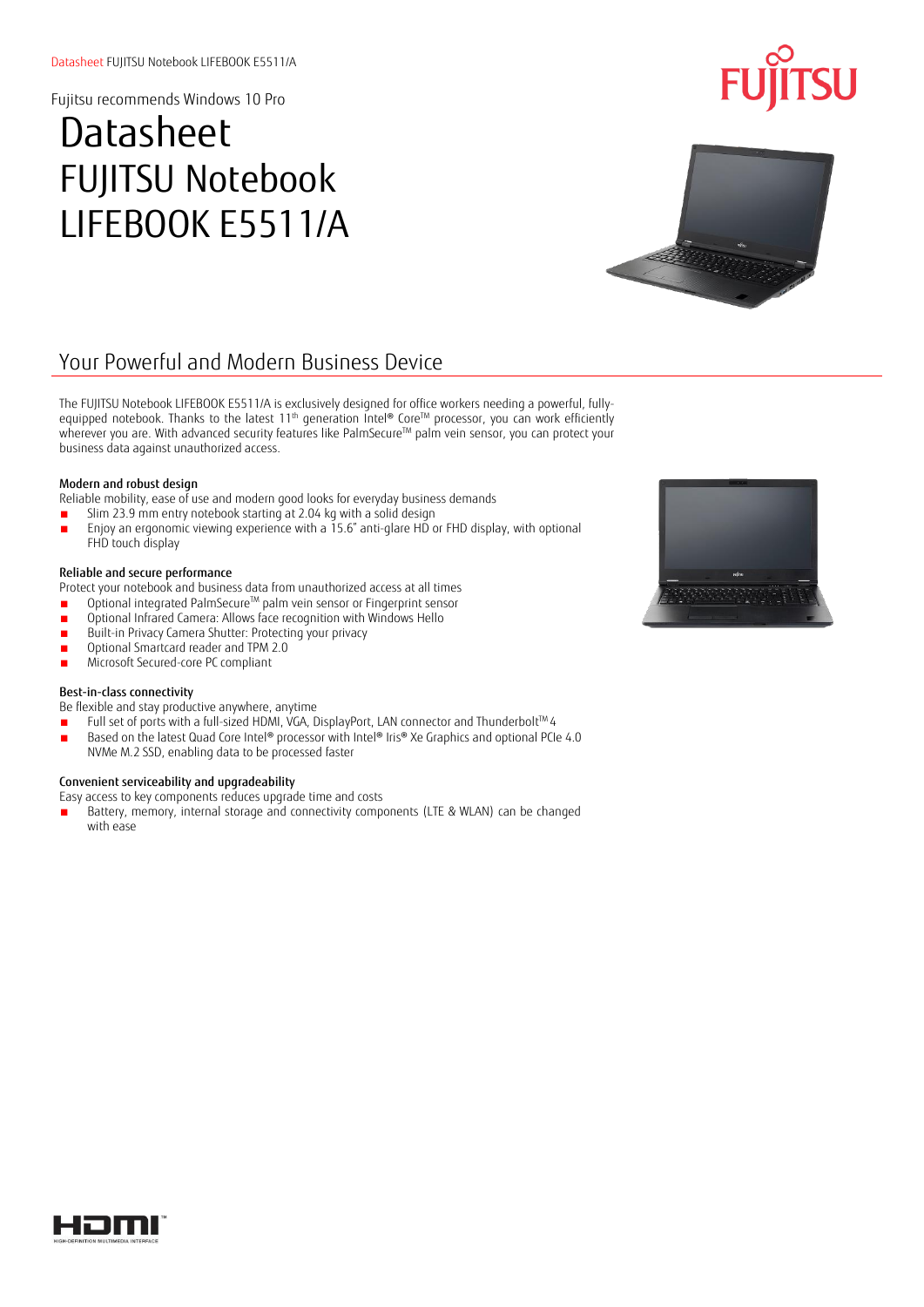# Specification



| <b>Processor Family</b>                              | Intel® Core™ i7-1185G7 Processor (Quad Cores, 12M Cache, 1.2 GHz, up to 4.80 GHz, Intel® vPro®)                       |
|------------------------------------------------------|-----------------------------------------------------------------------------------------------------------------------|
|                                                      | Intel® Core™ i7-1165G7 Processor (Quad Cores, 12M Cache, 1.2 GHz, up to 4.70 GHz)                                     |
|                                                      | Intel® Core™ i5-1145G7 Processor (Quad Cores, 8M Cache, 1.1 GHz, up to 4.40 GHz, Intel® vPro®)                        |
|                                                      | Intel® Core™ i5-1135G7 Processor (Quad Cores, 8M Cache, 0.9 GHz, up to 4.20 GHz)                                      |
|                                                      | Intel® Core™ i3-1115G4 Processor (Dual Cores, 6M Cache, 1.7 GHz, up to 4.10 GHz)                                      |
|                                                      |                                                                                                                       |
| Operating System <sup>1</sup>                        | Windows 10 Pro, Fujitsu recommends Windows 10 Pro                                                                     |
|                                                      | Windows 10 Home                                                                                                       |
| <b>RAM Capacity</b>                                  | Minimum: 4 GB DDR4-3200; Maximum: 64 GB DDR4-3200                                                                     |
| <b>Memory Slots</b>                                  | 2 SODIMM (DDR4)                                                                                                       |
| <b>Internal Storage<sup>2</sup></b>                  | 256 GB / 512 GB Value PCIe 3.0 NVMe M.2 2280 SSD, non-SED                                                             |
|                                                      | 128 GB / 256 GB / 512 GB / 1TB Value PCIe 3.0 NVMe M.2 2280 SSD, SED/ OPAL2                                           |
|                                                      | 512 GB / 1TB PCIe 3.0 NVMe M.2 2280 SSD, SED/ OPAL2                                                                   |
|                                                      | 256 GB / 512 GB PCIe 4.0 NVMe M.2 2280 SSD, SED/ OPAL2                                                                |
| <b>Display</b>                                       | 39.6 cm (15.6"), LED backlight, FHD, Anti-glare display, Touch, WVA, 1,920 x 1080 pixel, 700:1, 250 cd/m <sup>2</sup> |
|                                                      |                                                                                                                       |
|                                                      | 39.6 cm (15.6"), LED backlight, FHD, Anti-glare display, WVA, 1,920 x 1080 pixel, 700:1, 250 cd/m <sup>2</sup>        |
|                                                      | 39.6 cm (15.6"), LED backlight, HD, Anti-glare display, 1,366 x 768 pixel, 500:1, 220 cd/m <sup>2</sup>               |
| Graphics <sup>3</sup>                                | Intel® Iris® Xe Graphics / Intel® UHD Graphics (Depending on processor)                                               |
| LAN                                                  | Intel® Ethernet Connection I219LM                                                                                     |
| <b>WLAN</b> (Optional)                               | Intel® Wi-Fi 6 AX201 802.11ax (2x2) and Bluetooth® 5.1                                                                |
| <b>WWAN</b> (Optional) <sup>4</sup>                  | 4G/LTE Sierra Wireless® EM7421 (Cat.7)                                                                                |
| Camera (Optional)                                    | HD camera with Privacy Camera Shutter                                                                                 |
|                                                      | HD IR camera with Privacy Camera Shutter (Supporting Windows Hello)                                                   |
| <b>Audio</b>                                         | Realtek® ALC255 HD Audio, Stereo Speakers                                                                             |
|                                                      |                                                                                                                       |
| <b>Internal Microphone (Optional)</b>                | Dual digital array microphone                                                                                         |
| <b>Interfaces</b>                                    | 1 DC-in                                                                                                               |
|                                                      | 1 Combo Audio/Microphone                                                                                              |
|                                                      | 1 Thunderbolt™ 4 (with DisplayPort and power delivery function)                                                       |
|                                                      | 2 USB 3.2 Gen 1 (1 with Anytime USB charge function)                                                                  |
|                                                      | 1 DisplayPort (exclusive with HDMI)                                                                                   |
|                                                      | 1 HDMI (exclusive with DisplayPort)                                                                                   |
|                                                      | 1 VGA                                                                                                                 |
|                                                      | 1 Ethernet RJ-45 (with status LED)                                                                                    |
|                                                      | 1 Port Replicator connector (port replicator to be purchased separately)                                              |
| <b>Expansion slots</b>                               | 1 SD card slot (supports SD, SDHC, SDXC)                                                                              |
|                                                      | 1 SIM card slot(available when WWAN module is configured)                                                             |
| <b>Keyboard and Pointing Devices</b>                 | US/Taiwan/Thai Keyboard w/backlit (Optional)                                                                          |
|                                                      | US Keyboard w/anti-bacteria, spill resistant (Optional)                                                               |
|                                                      | JP Keyboard (Optional)                                                                                                |
|                                                      |                                                                                                                       |
|                                                      | Number of keyboard keys: 105 (w/ 10keys), Keyboard pitch: 18.4 mm, Keyboard stroke: 1.7mm                             |
|                                                      | Precision touchpad                                                                                                    |
| <b>Security</b>                                      | Integrated Fingerprint sensor (Optional)                                                                              |
|                                                      | Integrated PalmSecure™ palm vein sensor (Optional)                                                                    |
|                                                      | Integrated Smartcard reader (Optional)                                                                                |
|                                                      | Trusted Platform Module (TPM 2.0) (Optional)                                                                          |
|                                                      | Fujitsu EraseDisk                                                                                                     |
|                                                      | Fujitsu AuthConductor™ Client Basic                                                                                   |
|                                                      | Fujitsu BIOS/ Hard Disk password protection                                                                           |
|                                                      | Kensington lock slot (lock to be purchased separately)                                                                |
| <b>Manageability</b>                                 | Intel® AMT (depending on processer), WOL, WOM, PXE, WFM 2.0 Compliant DMI                                             |
| <b>Additional Software</b>                           | <b>Fujitsu Battery Utility</b>                                                                                        |
|                                                      | Fujitsu Function Key Lock Utility                                                                                     |
|                                                      | Fujitsu Function Manager                                                                                              |
|                                                      | Fujitsu LIFEBOOK Application Panel                                                                                    |
|                                                      | Fujitsu Mic Mute Utility                                                                                              |
|                                                      |                                                                                                                       |
|                                                      | Fujitsu Pointing Device Utility                                                                                       |
|                                                      | Fujitsu System Extension Utility                                                                                      |
|                                                      | Sierra Wireless Skylight (only available on devices with preconfigured WWAN)                                          |
|                                                      | Wave MaxxAudio (Audio Enhancer)                                                                                       |
| <b>AC Adapter</b>                                    | 19 V/ 65 W (3.42 A), 100 V - 240 V, 50 Hz - 60 Hz, 3-pin (grounded) standard type                                     |
| Battery <sup>5</sup>                                 |                                                                                                                       |
|                                                      | 4-cell, 50Wh; Up to 8 hrs 40 mins                                                                                     |
|                                                      |                                                                                                                       |
|                                                      | Quick Charge: Up to 80% charging in 1 hour                                                                            |
| Dimension $(W \times D \times H)^6$                  | 379 x 256 x 23.9 mm                                                                                                   |
| Weight                                               | Starting at 2.04 kg; (Weight may vary depending on actual configuration)                                              |
| <b>Warranty</b>                                      | 1 year warranty (depending on country); Warranty upgrades available, sold separately                                  |
| <b>Compliance</b><br><b>Environmental Compliance</b> | Product: LIFEBOOK E5511/A; Model: 5E15A2<br>RoHS; ENERGY STAR® 8.0; EPEAT® in progress (dedicated regions)            |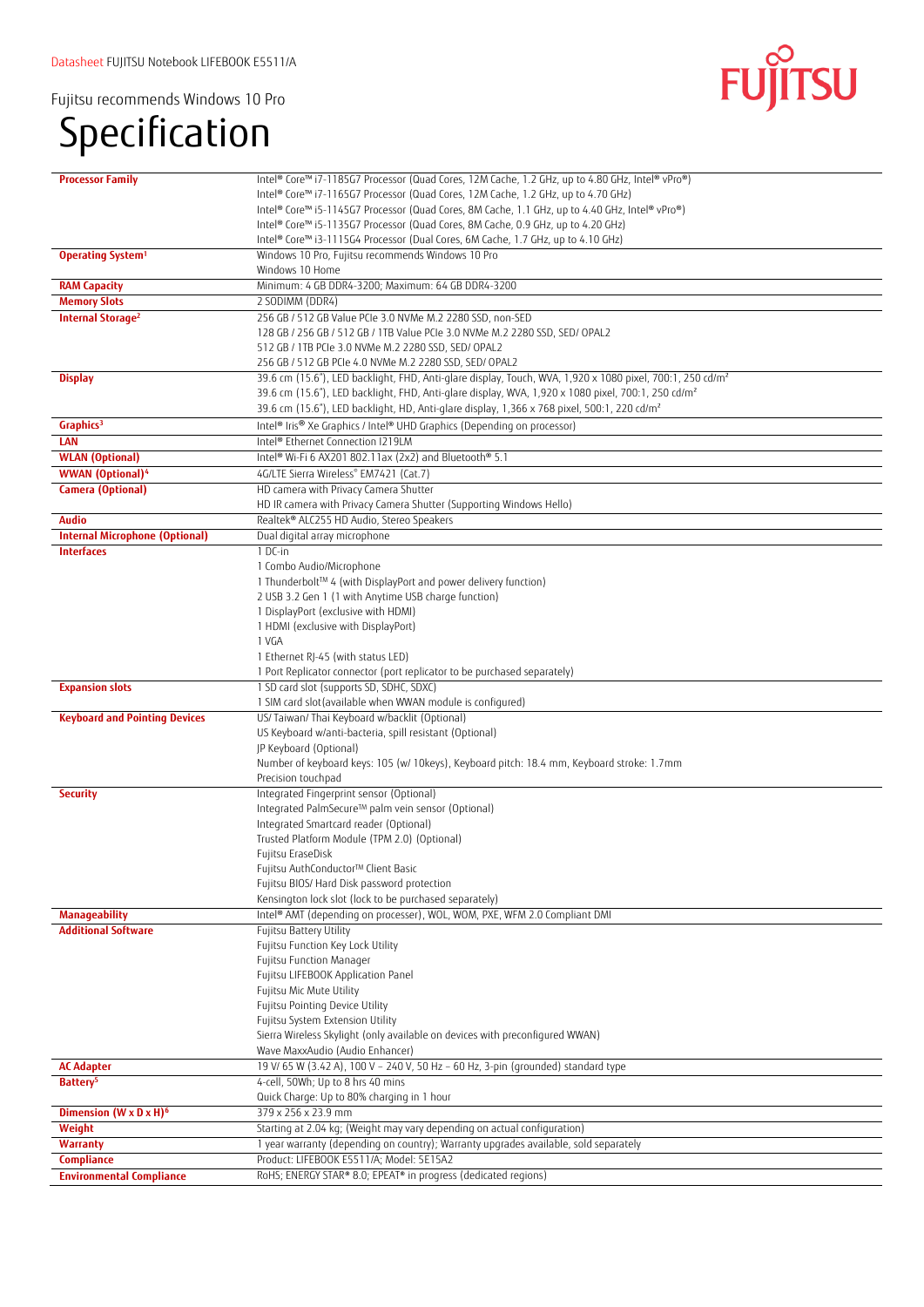## Recommended Accessories